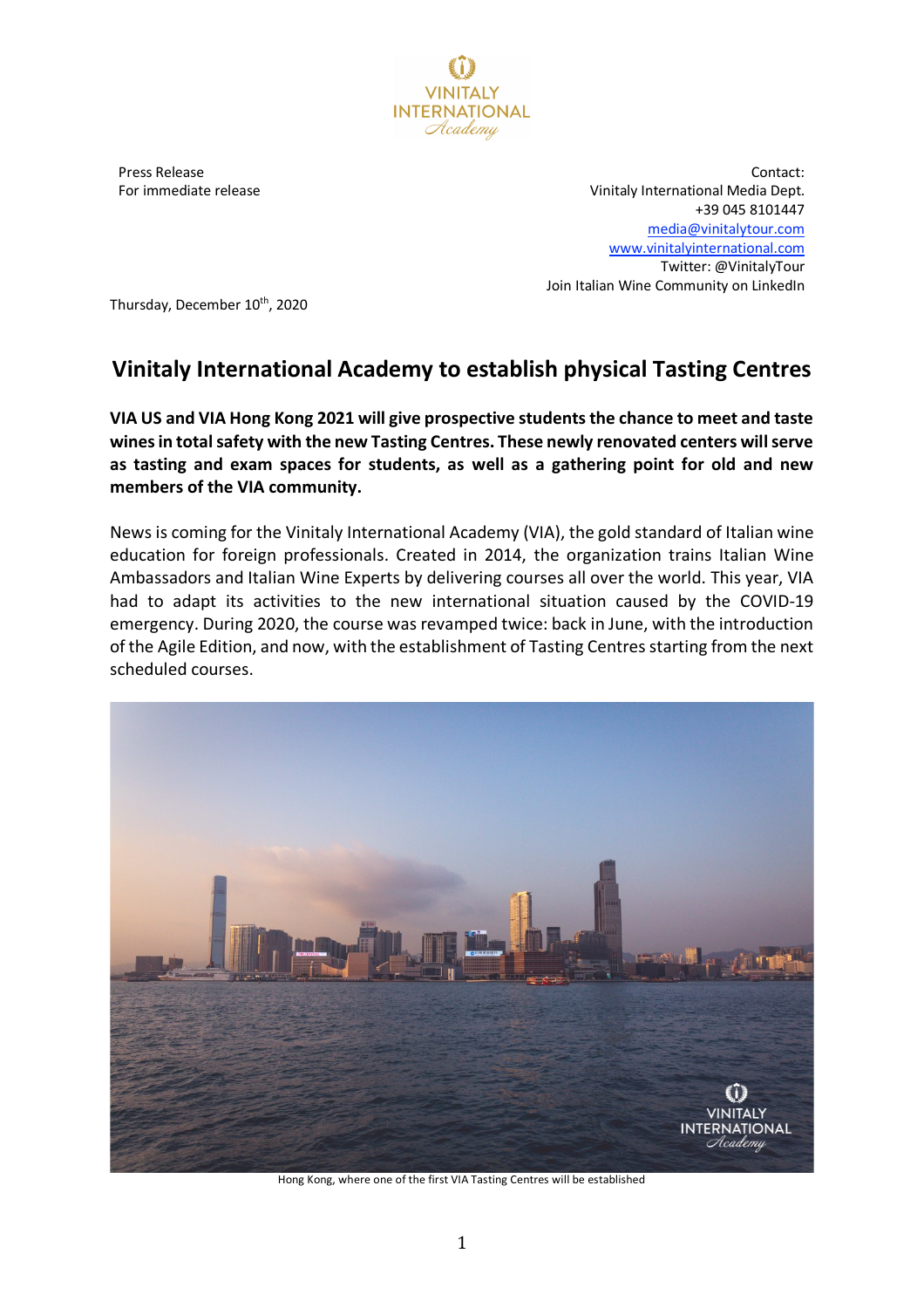## **INTERNATIONAL** Hcademy

The Italian Wine Ambassador Certification Course is made up of two modules, the first theoretical and the second practical. The first module has students explore each and every Italian region: the wines produced here, its viticulture, the wine making methods, the culture and the regional dishes related to each territory. This section, that has been delivered online since the last edition of VIA Verona, is now on-demand and accessible through an educational platform.

The second module is dedicated to the hands-on part of the course, the Guided Tastings. During this section and under the guidance of VIA Faculty Sarah Heller MW and Henry Davar IWE, students get the chance to taste a variety of wines coming from some of the best Italian wineries. During the Tastings, future ambassadors learn how to promote Italian wine by personally experiencing it, getting to look, sniff and taste the wines they had previously studied during the theoretical lectures. The second makeover of VIA will allow these sessions to place safely and socially distanced thanks to the addition of Tasting Centres.

Starting from the 2021 USA courses, VIA is planning on establishing physical centers in each of the countries where courses are usually held to facilitate the Guided Tastings. In these so called "Tasting Centres", future Ambassadors will have the chance to meet and taste wines in total safety. The VIA Community will play a fundamental role in the setting up of these physical centers. The running and the managing of both Tasting Centres and Guided Tastings around the world will be up to a number of VIA Italian Wine Ambassadors operating locally. With this manouvre, VIA will shorten both the geographical distance between the delivery of the course and the students, as well as the one between the old and new members of the VIA Community. Final exams will also be held in the new Tasting Centres.

Since its inception, VIA has been supported by ITA - The Italian Trade Agency, which shares the organization's objectives and contributes to the realization of its courses. Together with the Faculty, the Community, Supporters, Advisory Board and the Scientific Director, ITA makes up the VIA Ecosystem: a body that operates the Academy from start to finish. Scientific Director Attilio Scienza commented on the introduction of the Tasting Centres:

"We know that the theory behind these grapes and wines is fundamental, but it does not mean anything if you do not have the opportunity to taste them, to experience them. These Tasting Centres and the Ambassadors who will host them are an asset to the new formatted programme".

The introduction of Tasting Centres will help VIA in pursuing its mission: providing the world of Italian wine with qualified ambassadors capable of mastering and promoting the culture, history and variety of Italian wine around the world. To get more information on the certification, contact the VIA staff at via@vinitalytour.com.

Next VIA Courses include:

**VIA USA**